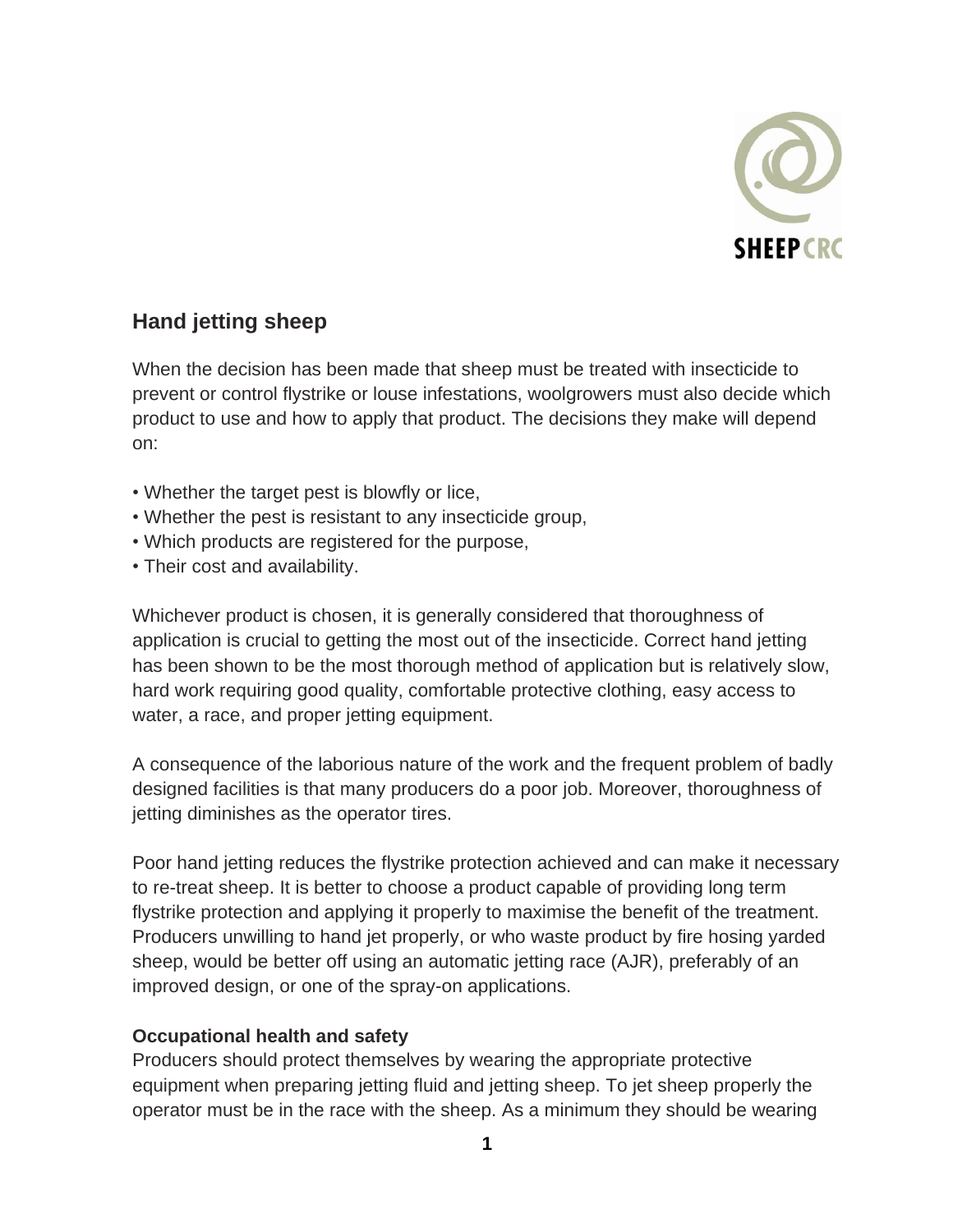waterproof long pants, steel capped gum boots and long sleeve-waterproof gauntlets over overalls. Refer to product labels for specific directions.

When preparing the jetting fluid a respirator and face shield may be required for protection from fumes and splash. At the end of jetting, this equipment should be washed, dried and stored ready for next time. Soap, water and a towel should be available to wash pesticide splashes, and a change of clothes should be ready for the operator to change into if contaminated with insecticide or at the end of jetting.

## **Equipment**

Jetting is best done in a concrete-floored race with adequate drainage to prevent puddles and mud forming. Trees or a roof covering to shade the operator will provide more comfortable conditions. The jetting pump should be located away from the sheep so that its noise during operations does not bother the sheep or inhibit filling the race.

The pump should be checked before use to ensure it is operating efficiently. Adequate fuel should be available. The pump must be capable of delivering 700 kPa (100 psi) at the handpiece while still returning enough jetting fluid via the recirculating hose to provide sufficient mixing in the sump. When the jetting fluid has been mixed, the pump should be started and the handpieces held below the surface of the fluid in the sump in the 'on' position for about five minutes. This will provide thorough mixing and ensure the hoses are full of jetting fluid, not just water. If two operators are jetting in side-by-side races the pump must be able to deliver 700 kPa at each handpiece and still provide recirculation.

Installation of an inexpensive pressure gauge fitted in-line at the handpiece provides a convenient way of monitoring pressure at the handpiece. It is impossible to see a gauge at the pump while jetting sheep in the race and the reading may bear no resemblance to the pressure at the handpiece anyway. There should be sufficient length of hose attached to the jetting wand to comfortably reach from one end of the race to the other.

There are at least three types of hand jetting wands: a T-bar design, a sickle shaped design and the Dutjet. Each is capable of doing the job but the T-bar and sickle shaped wands have projecting nipples that can snag in the wool. This makes the task more difficult and tires the operator. The T-bar can be manipulated more easily around the horns of merino rams than the other two designs. The sickle-shaped wand can be hung on a fence and the Dutjet is superior for treating long wool sheep. For overall utility the Dutjet is the preferred design.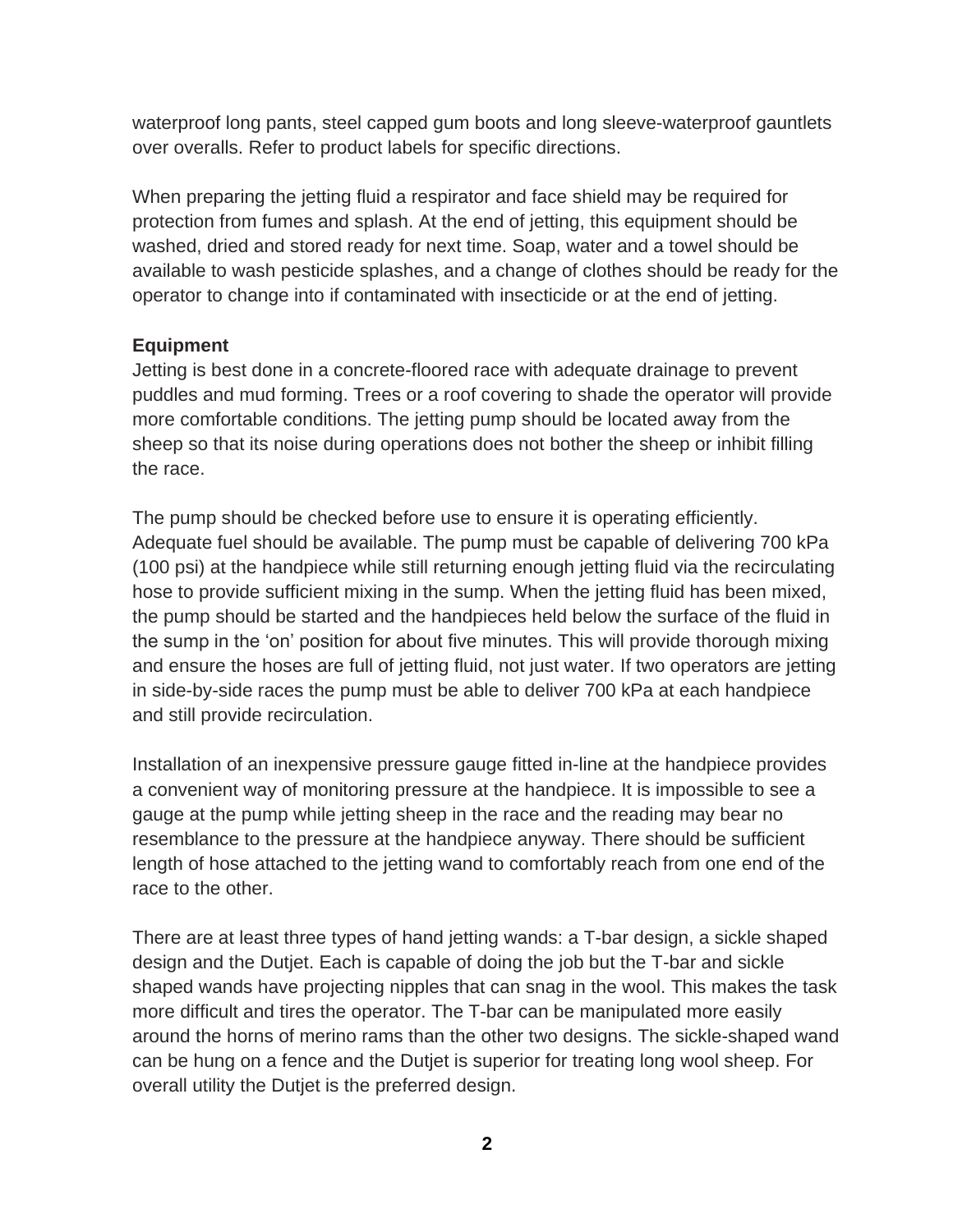For protection from body strike three passes of the sickle shaped wand are required. The first is along the backline from the poll to the tail. Further blows are made on either side, but overlapping the first blow. The nozzles must be held in the fleece to ensure penetration to skin level. For wool lengths of 3-4 cm this is not a problem but in longer wool the nozzles can snag in the wool. In these situations the wand may be pumped up and down in the fleece to ensure fluid pools in the fleece along the backline but using a Dutjet would be more suitable.

As a rule of thumb, for body strike protection aim to apply a minimum of 0.5 L of jetting fluid per month of wool growth. Calculate this volume and time how long it takes to jet this volume into a graduated container. This is the minimum time that should be spent treating the backline of each sheep.

For wool longer than 5 cm the Dutjet<sup>®</sup> wand is the best choice. This wand has a metal shroud covering the T-shaped spray head. The head has three big bore jets. The shroud has an angled back edge which opens the staple as the wand is drawn along the back of the sheep. This places the jets directly over the opening in the wool so that fluid is directed onto the skin. Again, about 700 kPa pressure at the handpiece is required. There is no need to push the Dutjet as firmly into the fleece. Slight downwards pressure is sufficient. A single blow from poll to tail is all that is usually required. The wand must be drawn along the back of the sheep at a rate such that fluid pools at the trailing edge of the shroud. Any faster than this does not provide a thorough treatment but any slower will result in the excess fluid running over the outside of the wool and being wasted. Again, apply a minimum of 0.5 L per month of fleece growth.

Thorough jetting of the back of sheep, irrespective of which wand is used, should ensure sufficient fluid is held in the fleece to penetrate to skin level.

The addition of a scourable food dye such as Permicol Blue®, or the use of an indelible pencil can be used to check wetting. If the sheep have been properly jetted fluid will run around the body and drip from the belly of thoroughly jetted sheep. Proper jetting for body strike protection should provide coverage for the belly, but rams and wethers may require direct treatment of the pizzle area.

Similarly, the poll of horned rams may need to be treated. If protection of the crutch is required, extra blows up the inside of each leg from the hock up to, and over the tail, are necessary. With increasing concern about insecticide residues, producers may consider only jetting flystrike prone sites on susceptible sheep.